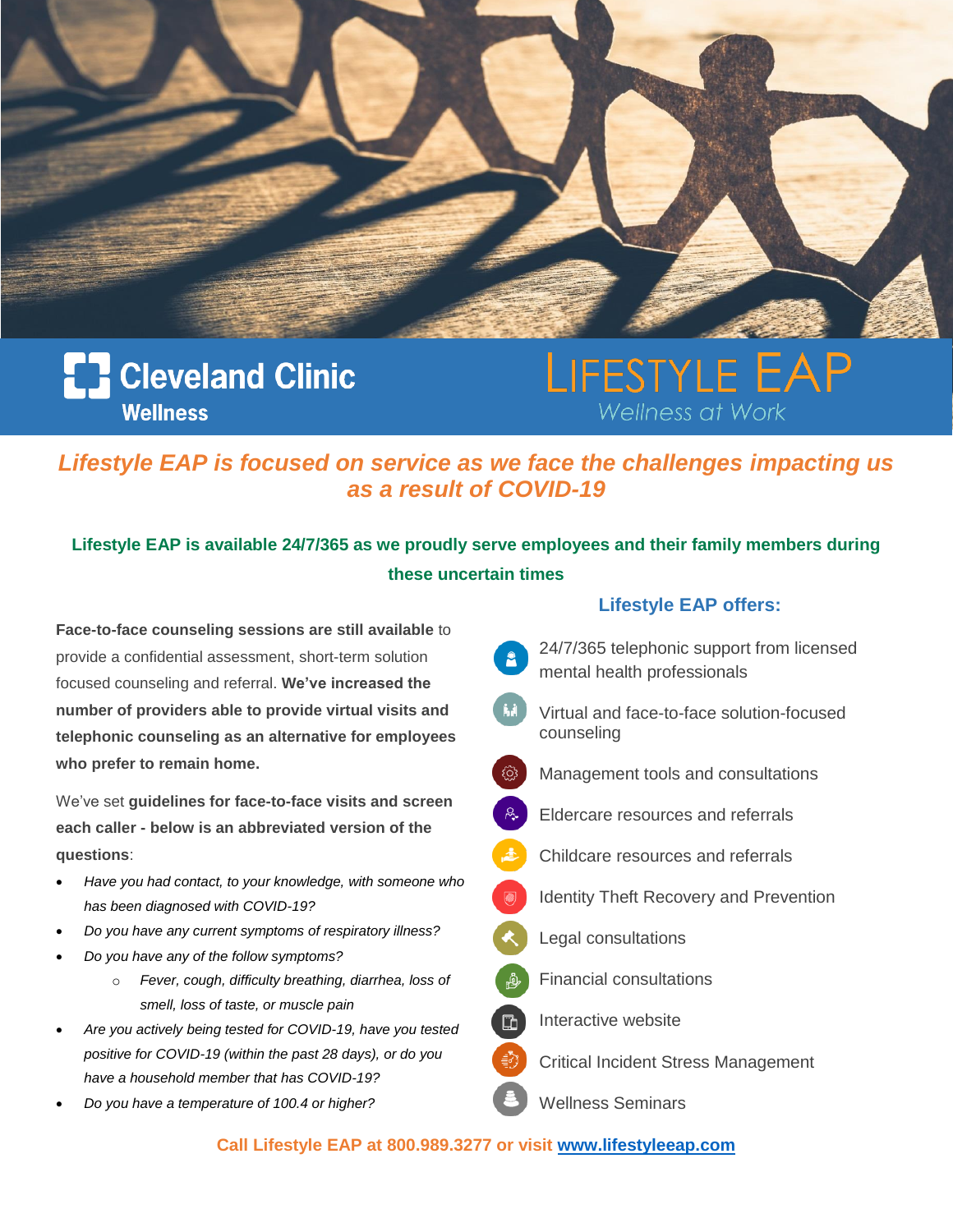



# **COVID-19: Creating a Safe Workplace**

The following resources will help you and your employees during the coronavirus (COVID-19) pandemic. Returning to work, in a safe and confident manner, can be challenging for everyone. With the help of Cleveland Clinic caregivers and the CDC, we hope that these tools are useful in developing and implementing a plan for your team, as we continue to navigate this pandemic together.



**For Educators** 



**COVID-19 AtWork**  $\underline{\mathbf{L}}$ 

For Hotel Employers



**COVID-19 AtWork**  $\frac{1}{2}$ 

For Faith Leaders



#### For Manufacturing Employers



**For Restaurant Employers** 

#### [Click here](https://my.clevelandclinic.org/departments/employer-healthcare-solutions/covid-19-workplace-safety) to get started



**For Healthcare Providers** 



**For Retail Employers** 

 **Call Lifestyle EAP at 800.989.3277 or visit [www.lifestyleeap.com](http://www.lifestyleeap.com/)**